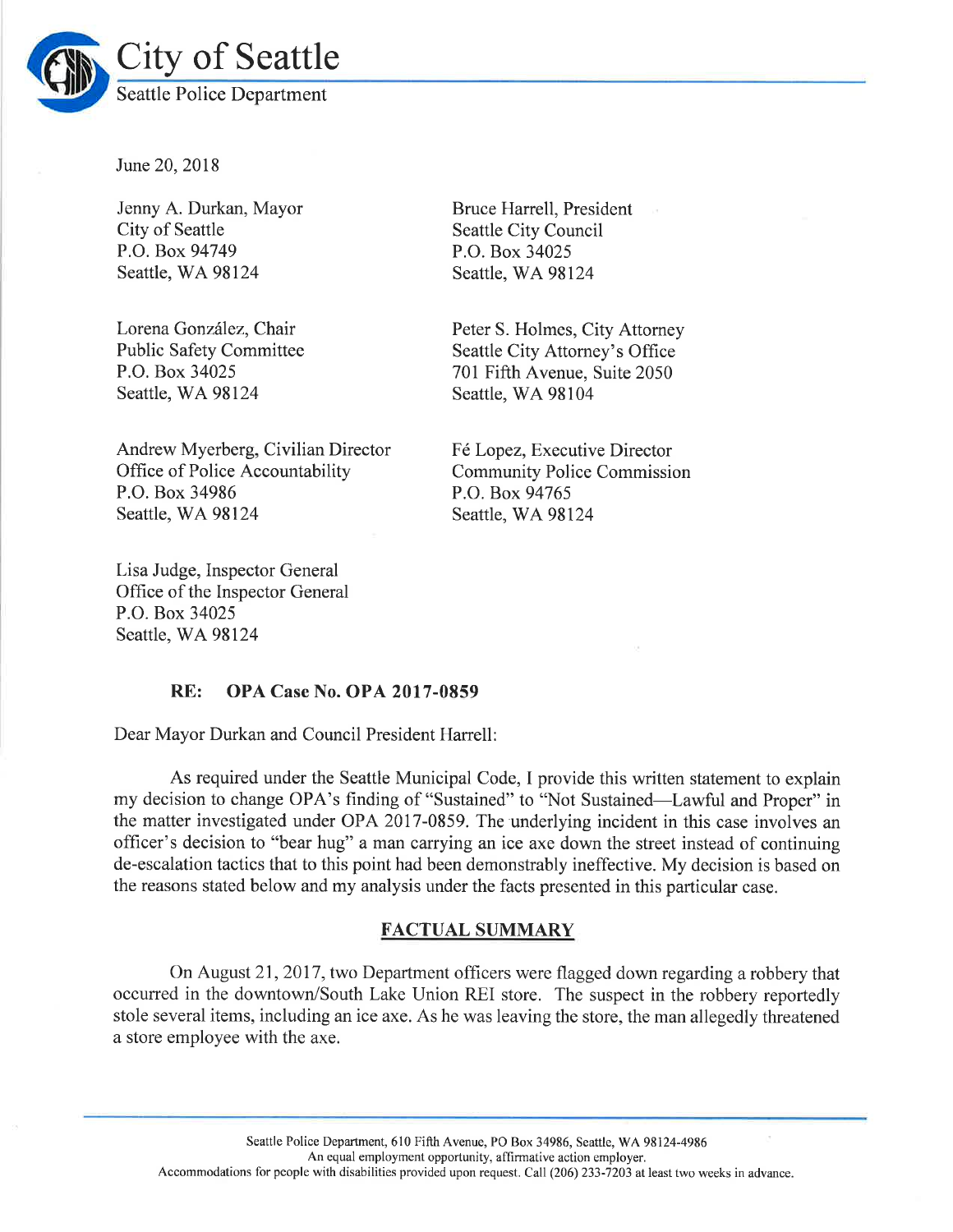The officers located the suspect walking away from REI. They began following the man, identified themselves as Seattle Police officers, and ordered him to drop the ice axe. Backing officers arrived, and all officers continued to follow the suspect, repeatedly ordering him to drop the axe. The suspect periodically turned around to face them, but he did not speak or stop. At times, he waved the ice axe in the air.

By the time the officer named in the OPA investigation<sup>1</sup> arrived at the scene, other officers had been following the man for several blocks. Those officers had updated the man's location and actions on radio, which was broadcast to other ofhcers nearby. The named officer stopped his patrol car in a nearby intersection, waved away pedestrians in the area, and joined the other officers. At that point, the suspect entered a construction tunnel that had walls on both sides, had his back turned to officers, and was holding the ice axe to his side, with the edge at his legs. Considering the confined space a tactical advantage and seeing an opportunity, the named officer ran behind the suspect, placed him in a bear-hug, and pushed him up against one of the tunnel walls. The suspect then dropped the axe and was placed under arrest. Neither the suspect nor any officers were injured.

# CHAIN OF COMMAND AND OPA REVIEW OF FORCE

The use of force is among the most serious actions that any law enforcement officer can take. Force used by officers is of significant concern to the community and the Seattle Police Department, and critical and careful review of the use of force and surrounding tactics is among the highest of the Department's responsibilities to the community. The force review process is vital to the Department's mission and one that I, and the Department, take extremely seriously.

After screening the video of the incident, the named officer's sergeant flagged concerns about whether the named officer's conduct was consistent with the Department's de-escalation policy. The sergeant reviewed the video with the named officer's lieutenant, who shared those concems. At the lieutenant's direction, the matter was referred to OPA. That is precisely how the force review system is designed to work, and I commend the officer's supervisors for ensuring that this use of force was fully and fairly reviewed and evaluated.

After a fulI and fair investigation, OPA determined that the officer's actions violated the Department's policy on de-escalation and recommended that the allegations referred by the officer's chain be sustained.

I have reviewed the record in this case thoroughly, including OPA's investigation, officer statements, and available video. I have taken into consideration the statements made during the Loudermill meeting with the officer and my own experience as a law enforcement officer. I also met with the Director of the OPA to hear his concerns directly. My disagreement with the OPA Director should not be viewed as any criticism of the OPA investigation or the Director's analysis, but rather reflective of the reality that reasonable minds may differ in applying policy to facts that develop in dynamic circumstances.

<sup>&</sup>lt;sup>1</sup> SMC 3.28.812 and 3.29.135 (D) direct that this letter not contain the name of the subject employee or any personal information.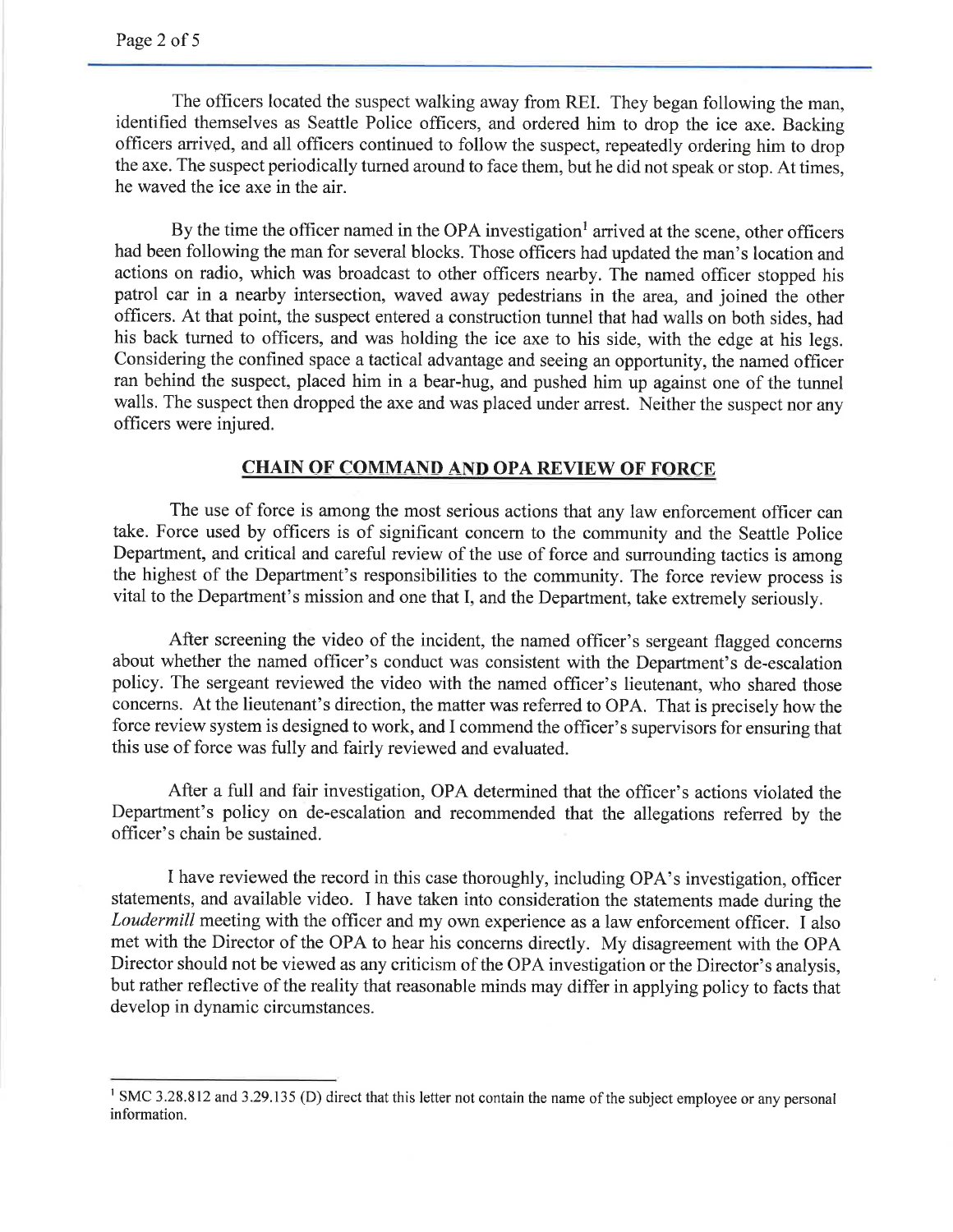#### THE DEPARTMENT'S DE.ESCALATION POLICY

The Department's de-escalation policy (8.100) states:

# 1. when safe under the Totality of the circumstances and Time and Circumstances Permit, Officers Shall Use De-Escalation Tactics in Order to Reduce the Need for Force

De-escalation tactics and techniques are actions used by officers, when safe and without compromising law enforcement priorities, that seek to minimize the likelihood of the need to use force during an incident and increase the likelihood of voluntary compliance. (See Section 8.050.)

The policy notes that an officer shall consider reasons that an individual may not be responding to de-escalation efforts and balance those reasons "against the facts of the incident facing the officer when deciding which tactical options are the most appropriate to bring the situation to a safe resolution."

I find that the officer's actions were consistent with the de-escalation policy for three primary reasons. First, under these facts, the law enforcement priorities of protecting the public and taking take an armed robbery subject into custody justified the discontinuation of de-escalation efforts and intervening before the subject reached a high-pedestrian area. Second, the physical environment at the time the officer used force presented tactical advantages. Third, when balanced against these tactical and public safety priorities in flux, there was little reason to believe that further de-escalation would be anything other than futile.

# A. Significant Public Safety Concerns Justified Moving from De-escalation to Low-level Force

Prior to any use of force, officers had attempted substantial de-escalation efforts over time. They had issued numerous verbal warnings, called additional officers to the scene, and sought to use time and distance to bring the incident to resolution without force. The suspect showed no indication of responding to officers' continued attempts to engage; his only action was to raise or wave the axe. As officers continued to undertake de-escalation efforts, this suspect, who had allegedly threatened a store employee during a robbery, was walking towards a dense area near downtown (Eastlake), around the lunch hour, when heavy pedestrian traffic would be reasonably anticipated. I believe a reasonable officer would be concerned that the suspect's actions placed the safety of the public at risk.

By policy, de-escalation is not required where law enforcement priorities will be compromised. A law enforcement priority here was to stop an individual from endangering lives of the public by continuing to wander in an uncontained public space while carrying, and occasionally waving, a weapon. One of the officers on scene explained:

If we can't get something contained, there's not a lot of other resources we can use to try slowing the scene down. And it was my belief that we couldn't just let him keep walking all over downtown until he finally does decide to swing it at somebody. Like I said, he already passed numerous other citizens that for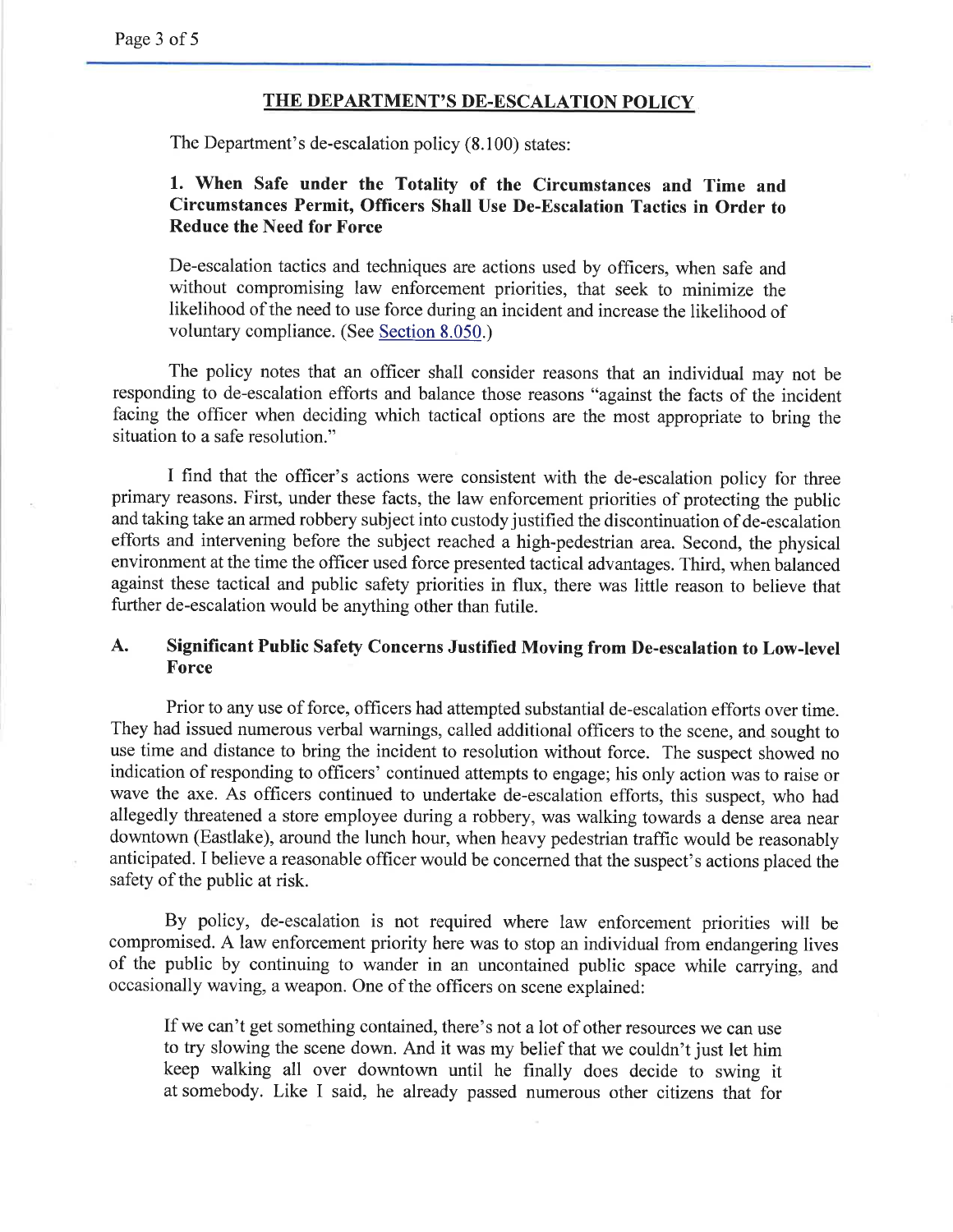whatever reason didn't perceive it to be a threat and there were several times where I had to scream at people to get out of the way for fear that he may swing it at them and strike them and then we're required to take a higher level of, of action or force.

Under these circumstances, I find that the foundational law enforcement priority of ensuring the public's safety was paramount.

### B. Tactical Advantages Justified Using Low-Level Force at the Time it was Applied

At the time the named officer moved to go hands-on with the suspect, the suspect was in an enclosed space (construction walkway with barriers on both sides), which contained and separated him from members of the public, and thus presented atactical opportunity. Other officers were available to provide cover. At the time the named officer made his decision to act, the suspect was facing away from him, and had the ice axe down by his side. The officer was able to run from behind him and embrace him in a bear hug so he could not raise the axe, and he was brought into custody without injury.

The Department's de-escalation policy is intended to balance the opportunity to utilize deescalation efforts "against the facts of the incident facing the officer when deciding which tactical options are the most appropriate to bring the situation to a safe resolution." The policy recognizes that officers may consider and take advantage of tactical opportunities that will help bring a situation to a safe resolution. Here, such a tactical advantage existed due to the physical surroundings of this armed individual. As such, I find the officer's use of force in these circumstances to be consistent with the Department's de-escalation policy.

## C. Significant De-escalation Efforts Had Been Ineffective

Officers had repeatedly attempted to de-escalate the situation and bring it to a safe resolution without any use of force. The individual was not responding to officers' efforts or engaging with them. Again, officers had been following the individual for several blocks, asking him to drop the weapon, and attempting to engage him. They warned him that he may be Tased. They attempted to make verbal contact. Based on the individual's refusal or inability to engage to this point, I have no reason to believe that he would have responded to further de-escalation.

#### **CONCLUSION**

For the above reasons, I disagree with OPA's application of the facts of this case to Department policy. I find that the officer's actions were consistent with the Department's Deescalation policy. I am therefore changing the recommended Sustained finding for violation of the Department's De-escalation policy to Not Sustained (Lawful and Proper).

Please let me know if you have additional questions.

Sincerely,

Carmen Best

Interim Chief of Police